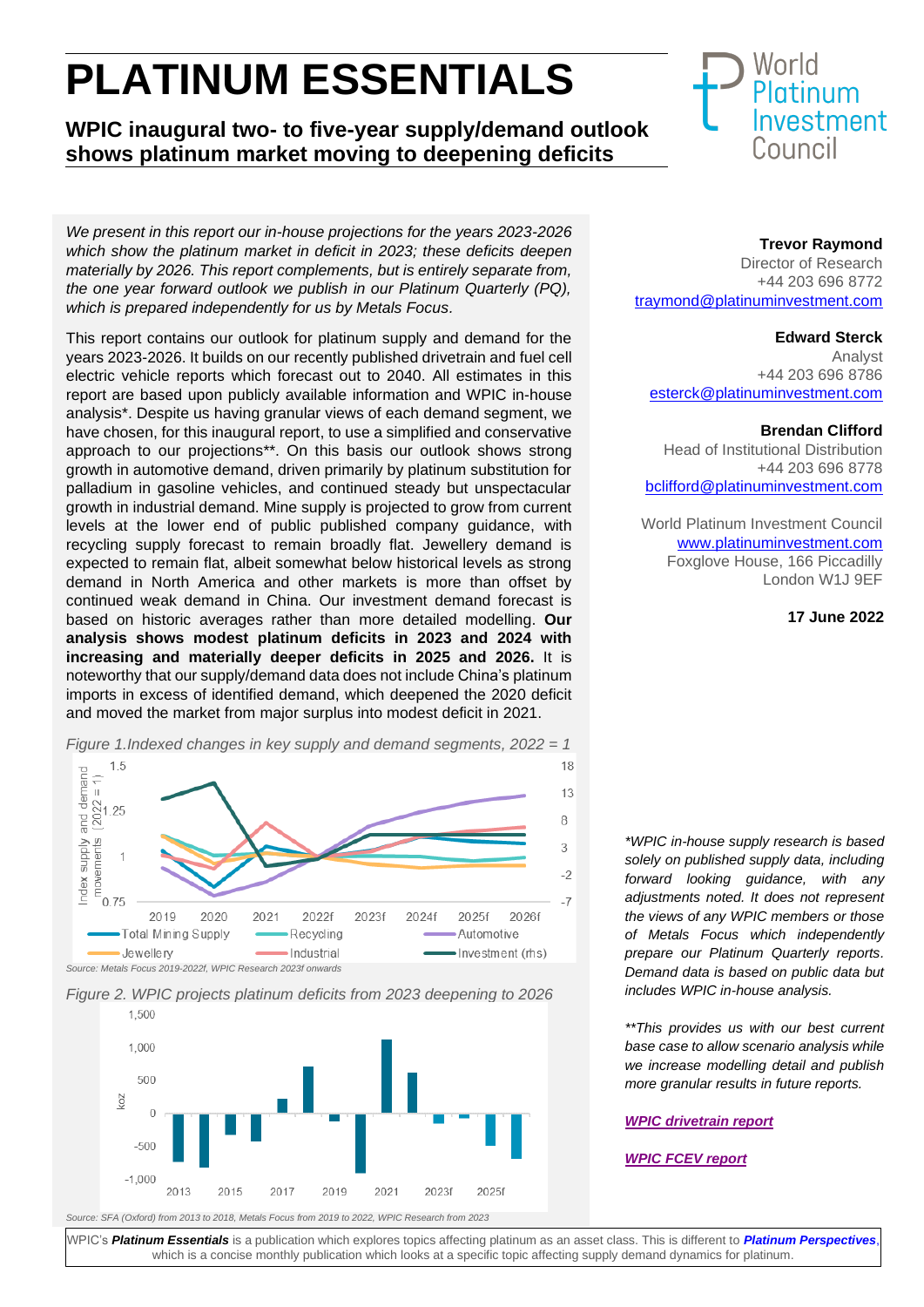# **Contents**

## *Figure 3. Supply/demand summary table*

|                                |                             | <b>PUBLISHED PLATINUM</b> |        |          |  |             |                        |              |          |  |
|--------------------------------|-----------------------------|---------------------------|--------|----------|--|-------------|------------------------|--------------|----------|--|
|                                | <b>QUARTERLY ESTIMATEST</b> |                           |        |          |  |             | <b>WPIC ESTIMATES#</b> |              |          |  |
|                                | 2019                        | 2020                      | 2021   | 2022f    |  | 2023f       | 2024f                  | 2025f        | 2026f    |  |
| <b>PLATINUM SUPPLY</b>         |                             |                           |        |          |  |             |                        |              |          |  |
| <b>Refined mine production</b> |                             |                           |        |          |  |             |                        |              |          |  |
| - South Africa                 | 4,374                       | 3,298                     | 4,678  | 4,258    |  | 4.459       | 4.868                  | 4,713        | 4.628    |  |
| - Zimbabwe                     | 458                         | 448                       | 485    | 465      |  | 479         | 514                    | 537          | 534      |  |
| - North America                | 356                         | 337                       | 273    | 333      |  | 332         | 342                    | 345          | 355      |  |
| - Russia                       | 716                         | 704                       | 652    | 611      |  | 607         | 607                    | 607          | 607      |  |
| - Other                        | 170                         | 202                       | 208    | 205      |  | 182         | 183                    | 184          | 185      |  |
| - Producer inventory movement  | $\overline{2}$              | $-84$                     | $-93$  | $\Omega$ |  | $\Omega$    | $\Omega$               | $\Omega$     | $\Omega$ |  |
| <b>Total mining supply</b>     | 6,077                       | 4,906                     | 6,204  | 5,872    |  | 6,059       | 6,514                  | 6,385        | 6,310    |  |
| <b>Total recycling</b>         | 2,136                       | 1,930                     | 1,953  | 1,909    |  | 1,917       | 1,908                  | 1,864        | 1,902    |  |
| <b>Total supply</b>            | 8,213                       | 6,836                     | 8,156  | 7,781    |  | 7,975       | 8,422                  | 8,249        | 8,212    |  |
| <b>PLATINUM DEMAND</b>         |                             |                           |        |          |  |             |                        |              |          |  |
| <b>Automotive</b>              | 2,869                       | 2,402                     | 2,643  | 3,055    |  | 3,583       | 3,817                  | 3,983        | 4,086    |  |
| Jewellery                      | 2,099                       | 1,820                     | 1,923  | 1,886    |  | 1,814       | 1,770                  | 1,793        | 1,800    |  |
| <b>Industrial</b>              | 2,127                       | 1,978                     | 2,508  | 2,109    |  | 2,170       | 2,349                  | 2,411        | 2,454    |  |
| <b>Total investment</b>        | 1,237                       | 1,544                     | $-45$  | 104      |  | 560         | 560                    | 560          | 560      |  |
| - Bar and coin                 | 266                         | 578                       | 332    | 254      |  | 310         | 310                    | 310          | 310      |  |
| $-ETF$                         | 991                         | 507                       | $-238$ | $-50$    |  | 250         | 250                    | 250          | 250      |  |
| - Stocks held by exchanges     | $-20$                       | 458                       | $-139$ | $-100$   |  | $\mathbf 0$ | $\mathbf 0$            | $\mathbf{0}$ | $\Omega$ |  |
| <b>Total demand</b>            | 8,331                       | 7,743                     | 7,029  | 7,155    |  | 8,128       | 8,495                  | 8,746        | 8,901    |  |
| Supply/demand balance          | $-119$                      | $-908$                    | 1,128  | 627      |  | $-152$      | $-74$                  | $-497$       | $-689$   |  |

†*The Platinum Quarterly report and data are prepared independently for the WPIC by Metals Focus*

*Source: Metals Focus from 2019 to 2022, WPIC Research from 2023*

‡*WPIC estimates and analysis are based upon publically available information*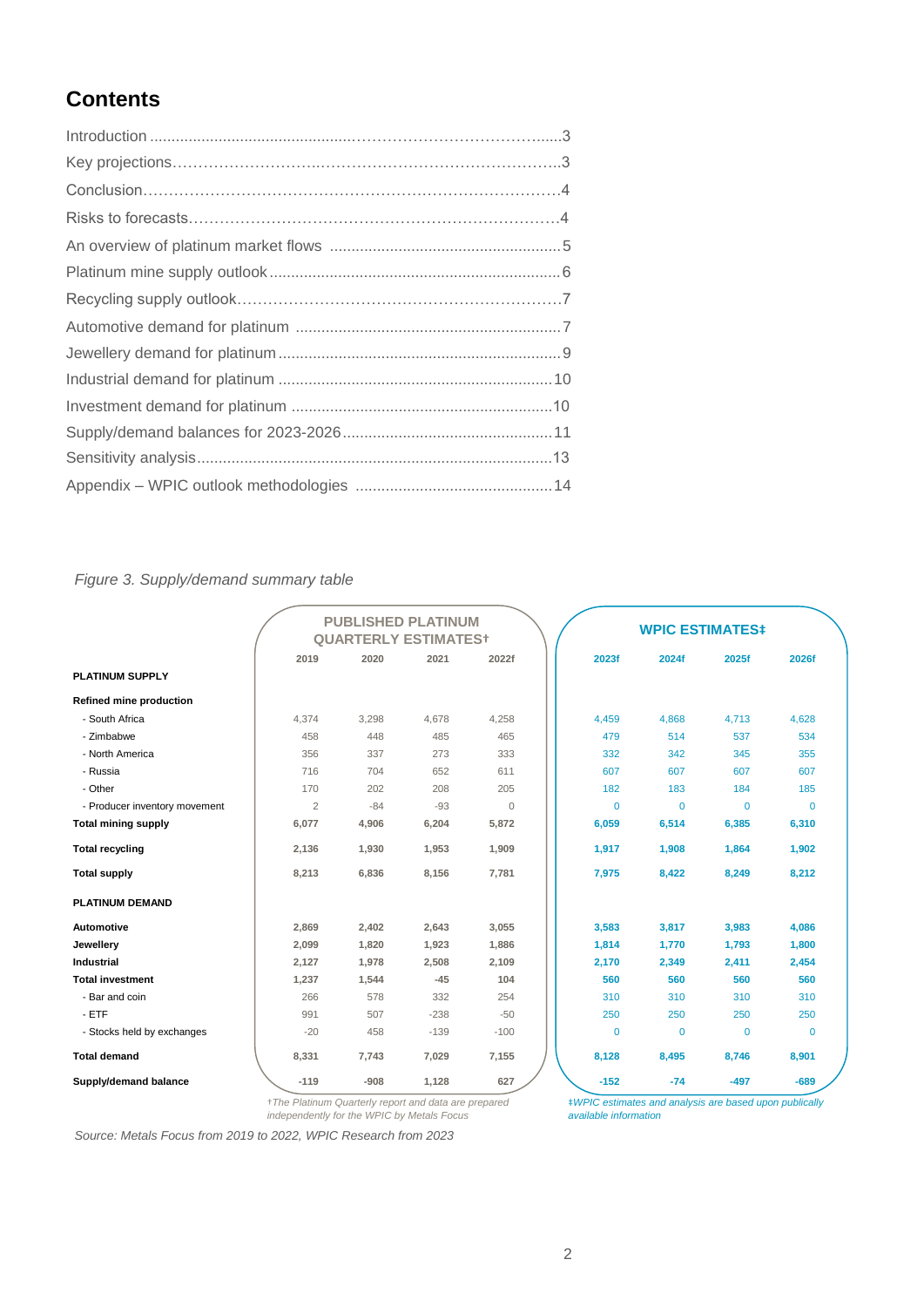# **Introduction**

The WPIC's platinum supply and demand projections are intended to complement the estimates and forecasts published in our *Platinum Quarterly*, but they look further into the future and allow for longer term scenario analysis. The *Platinum Quarterly* report and data are prepared independently for the WPIC by Metals Focus, with Metals Focus's estimates provided on a one year forward basis. For the avoidance of doubt, all estimates for 2023 to 2026 included in this report are WPIC forecasts, with the exception of mine supply which is based upon public published company guidance. Specifically, WPIC has made no use of any data or views included in Metals Focus's separate five-year forecast available to its customers, that provides an outlook for platinum, palladium and rhodium.

The WPIC has not attempted to develop further in-country and in-industry relationships to obtain fresh/incremental data and the information and sources used to develop our supply/demand model are all in the public domain.

*Please see the appendix for a complete description of the methodologies we have used to develop each model and section of this report.*

# **Key projections**

The summary of the key aspects related to our estimates and forecasts includes the results of our efforts to normalise the outlook against pre-COVID levels to appropriately manage the impact of the significant disturbances in 2020 and 2021. For this purpose, we consider the averages for the years 2016-2019 for each source of supply or demand, to assist in our forecasting over the period 2023-2026.

#### **Our key projections for the period 2023-2026 are as follows:**

- **Total mining supply** averages 4% above pre-COVID levels, despite the increasingly challenging mining operating environment, and approaches but does not reach the record production levels of 2006.
- **Recycling supply** is expected to remain broadly flat on the forecast 2022 level.
- Automotive demand for platinum is expected to grow by 7% p.a. through to the end of 2026, supported by increased substitution for palladium in gasoline engines, as well as higher diesel loadings.
- **Jewellery demand** remains strong in the US and Europe. However, the continued erosion of demand in China is expected to depress jewellery demand for platinum in 2024 and 2025, with 2026 5% below the 2022f level, but down by 24% versus pre-COVID levels.
- Industrial demand for platinum is expected to grow by 6% p.a. through to the end of 2026 compared to pre-COVID levels.
- **Investment demand** for platinum is expected to stay flat at 560 koz p.a., in line with the average annual rate of investment demand since 2013

*WPIC's base case published supply/demand projections for 2023 to 2026 provide the ability to run scenario analysis on different parts of the supply/demand landscape*

*Public company guidance suggests that total mine supply will reach almost record levels in 2025*

*Automotive demand for platinum expected to be 7% p.a. through 2026, supported by platinum for palladium substitution in gasoline vehicles*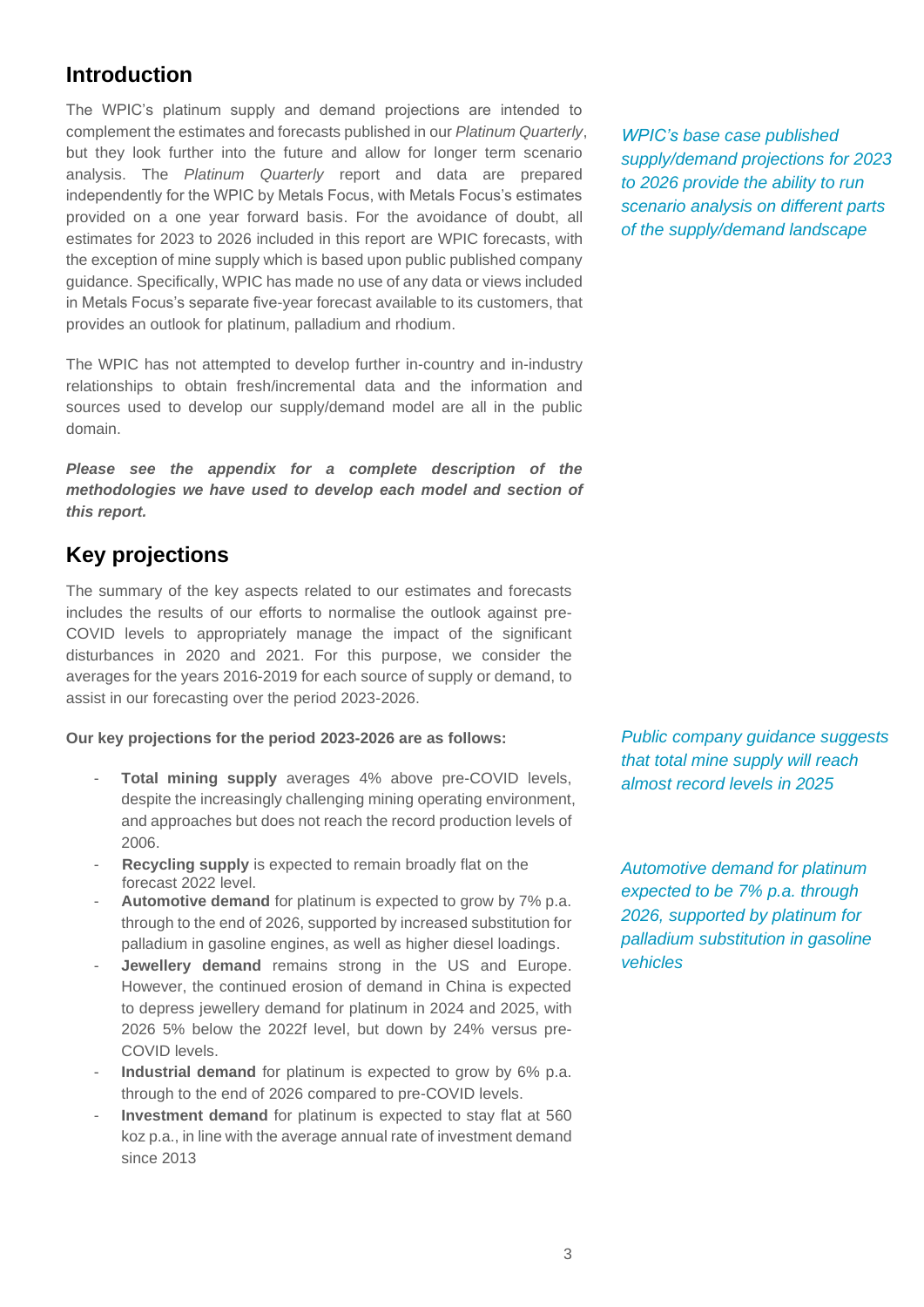# **Conclusion – platinum market deficit from 2023**

As shown below, the outcome of this analysis is that the platinum market will be in deficit in 2023, which eases slightly in 2024 before deepening significantly thereafter in 2025 and 2026.

*Figure 4. Platinum is expected to be in modest deficits in 2023 and 2024, moving to deepening deficits in 2025 and 2026*



*Source: SFA (Oxford) from 2013 to 2018, Metals Focus from 2019 to 2022, WPIC Research from 2023*

*Please see pages 11 and 12 for an examination of the impact of changes in mine supply, as well as a short discussion on China's excess imports in recent years.*

# **Risks to forecasts**

- Small changes in assumptions can have a significant impact on the supply/demand balance – for example a 5% change in total mine supply moves the supply/demand balance by an average of 330 koz p.a. over the years 2023-2026.
- Automotive demand projections include our current understanding of supply chain challenges and economic threats to demand, but these could worsen from current levels. However, we think the pent-up demand for new vehicles due to the supply chain challenges of recent years provides some level of protection from demand destruction.
- However, we have taken a conservative view on platinum for palladium substitution in gasoline engines, including only less than half the potential substitution levels projected by Sibanye-Stillwater.
- We have also taken a cautious view of jewellery demand, which could recover to historical levels sooner, possibly supported by higher platinum price levels. But growing economic uncertainties could depress jewellery buying across all metals.
- Growing economic uncertainties, including inflation and its impact, could slow or halt industrial capacity additions, reducing our forecast growth in industrial demand for platinum.
- We conservatively project investment demand for platinum to be flat compared to historical levels, which could be overly pessimistic if economic uncertainties continue to proliferate, growth in investor demand for hard, liquid assets could increase platinum investment demand. Equally, investors that see the potential for future deficits of platinum are likely to attempt to benefit from a resulting increase in the platinum price by purchasing physical platinum or ETFs.

*The platinum market is expected to be in deficit from 2023 to 2026*

*We have taken a conservative view of the potential for platinum for palladium substitution in gasoline vehicles*

*Economic uncertainty could reduce automotive, jewellery and industrial demand for platinum, but this could be offset by greater investment demand*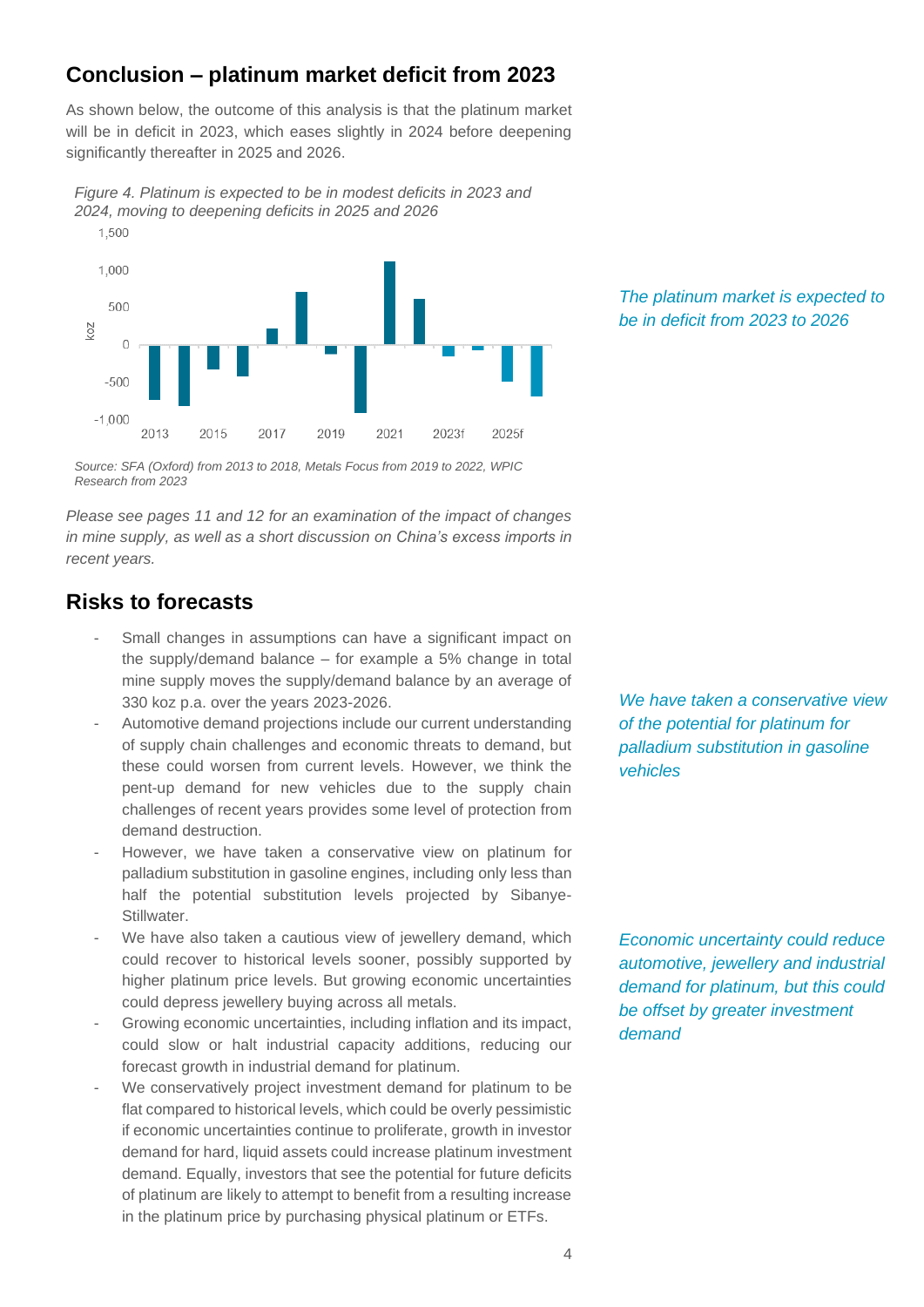# **An overview of platinum market flows**

Platinum metal is mined in four main geographies, South Africa, Russia, Zimbabwe and North America. South Africa dominates platinum mine supply, typically accounting for +/-75% of total mine supply aside from in years of exceptional production disruption. As such, small changes in output from South Africa have the greatest bearing on variations in total platinum supply.

The main end uses of platinum have historically been split roughly one third to catalytic converters for reducing tailpipe emissions in the automotive industry, a third in jewellery and a third split across industrial demand and investment. In recent years the relative importance of jewellery has faded and been replaced by increased industrial and investment demand.

Recycling plays a significant role in the platinum industry. In theory, almost all metal that has been used in automotive, jewellery or industrial purposes can be recovered and recycled. In practice, most of the industrial uses of platinum is closed loop with industrial users recycling platinum internally. Open loop automotive, jewellery and industrial recycling has typically accounted for around 30% of supply over the past twenty years. Inefficiencies in platinum recycling relate more to the collection of used materials than to material losses in the recycling process.



*Figure 5. Sankey diagram illustrating material platinum flows*

*Source: Metals Focus, WPIC Research*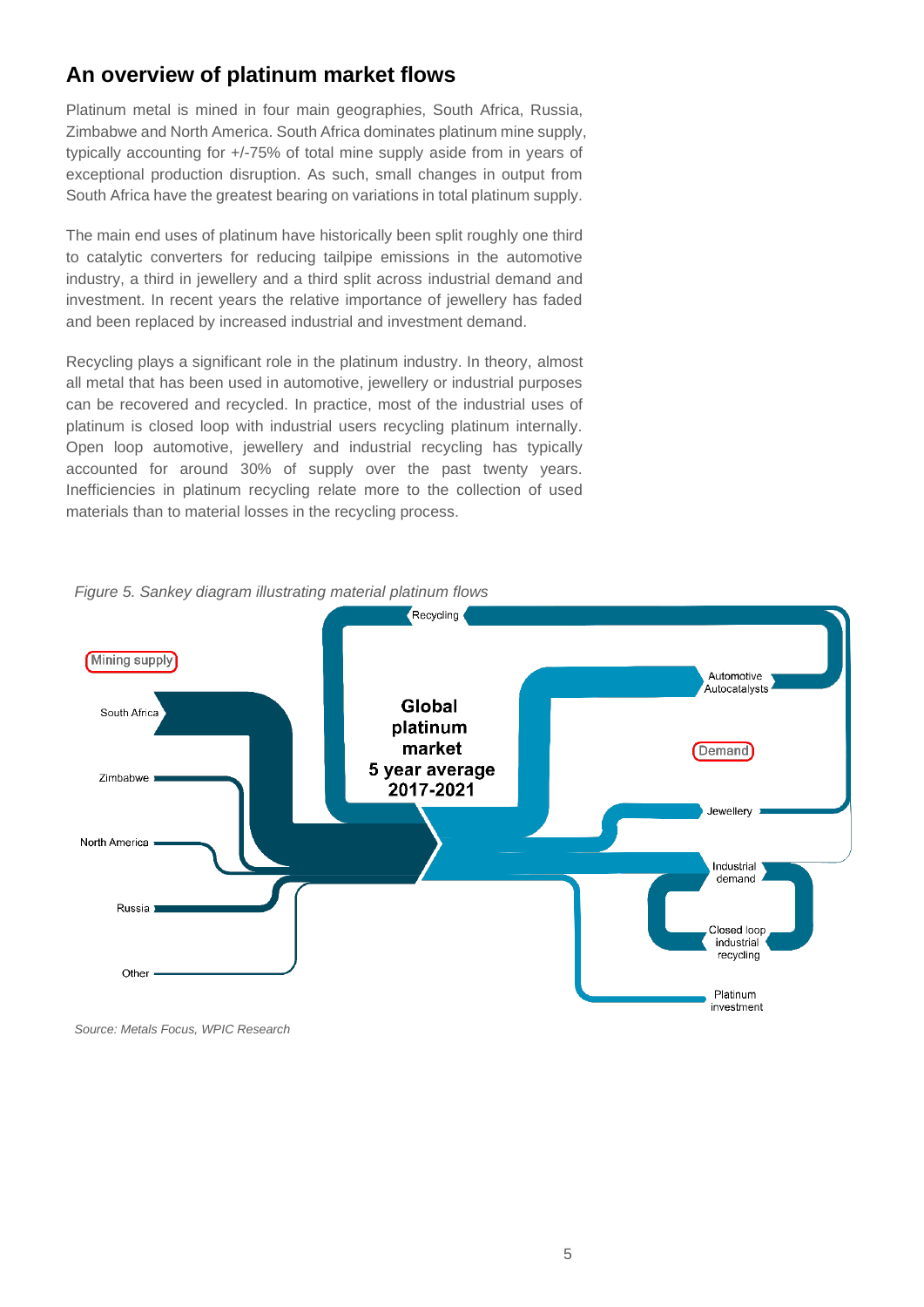# **Platinum mine supply outlook**

*Total mine supply is based upon published mining company public guidance*

*Reminder: please see the appendix for fuller descriptions of our methodologies.*

We have seen a number of Platinum Group Metals (PGM) mining companies make significant downgrades to public production guidance for 2022 due to ongoing challenges in South Africa. Equally, while Nornickel in Russia has kept guidance unchanged for the time being, it has flagged that sanctions are limiting its ability to import new mining equipment and spares, which could negatively impact its ability to sustain production rates in the future.

Companies typically only change longer-term guidance once a year, usually around year end, and so although we have seen guidance adjustments being made for 2022 the longer-term guidance ranges have not been adjusted. Given the operational challenges in both South Africa and Russia, we have elected to use the bottom end of the public production guidance ranges for our mining supply projections.

Using the bottom end of producer guidance, total mining supply peaks at 6,514 koz platinum in 2024. This is the highest production level since the peak during 2005-2007, which came in the wake of significant and sustained capital investment in production growth, and which represented record production output. We have not seen comparable levels of investment in recent years. After 2024, available company guidance suggests that production should gradually decline toward typical long-run levels.

*Figure 6. Production is projected to increase according to the lower end of public company guidance. Achieving the upper end of this guidance would exceed record production levels despite comparably lower capital investment*



*Source: Johnson Matthey from 2000 to 2012, SFA (Oxford) from 2013 to 2018, Metals Focus from 2019 to 2022, WPIC Research from 2023, Company reports*

We have not allowed for any major disruptions, such as strike action or infrastructure failure, as these events are unpredictable by nature. We also note that recently announced multi-year employee wage agreements significantly reduce the chances of wage-related labour unrest in the timeframe we are examining.

Historically, significant variations in mine supply output are mostly due to changes in production in South Africa, with production in other geographies typically more stable on a year-to-year basis.

*Producer guidance suggests that platinum production will strengthen from current levels*

*The middle and upper end of public production guidance suggests a return towards or through record production levels, despite lower relative capital investment rates*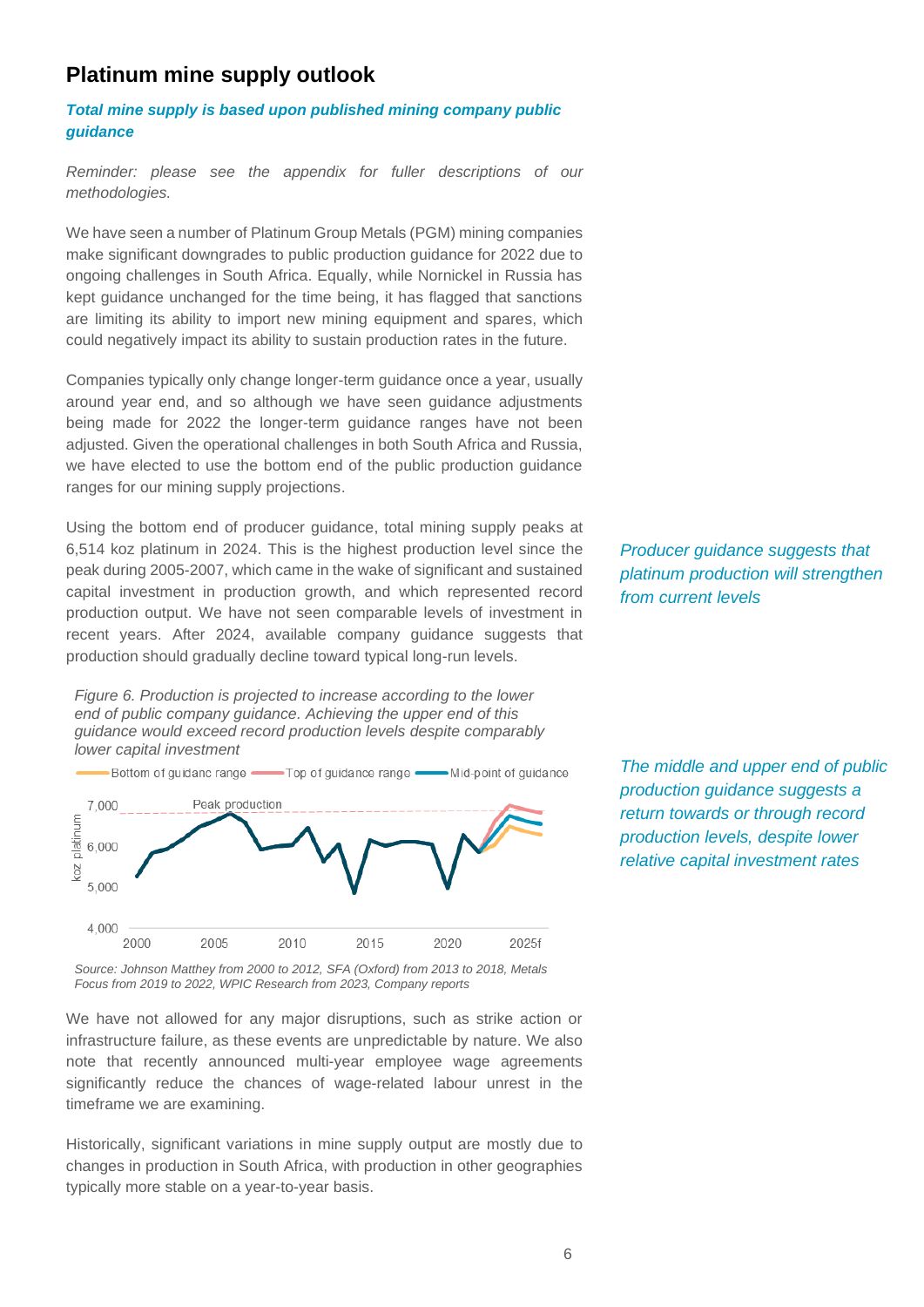*Figure 7. Public company guidance indicates that platinum mine supply is expected to strengthen materially from current levels with a step change from 2023*



*Source: SFA (Oxford) from 2013 to 2018, Metals Focus from 2019 to 2022, WPIC Research from 2023, Company reports*

# **Platinum recycling supply outlook**

#### *Recycling outlook based upon historical recycling rates*

We expect recycling to remain broadly flat going forwards. We expect modest growth in autocatalyst and industrial recycling rates, but this is offset by lower jewellery recycling. As described in the appendix, we have used a methodology of projecting based upon historical trends and we do not attempt to adjust for changes observed in recovery rates driven by massive moves in PGM prices. The downward trend in jewellery recycling reflects lower trade-ins of old jewellery for newer pieces where the latter is typically a function of new jewellery sales, i.e. recent lower sales has reduced trade-in volumes.

*We forecast a flat outlook for recycling volumes*



*Figure 8. Recycling supply is expected to be broadly flat going forwards*

# **Automotive demand for platinum**

#### *Strong demand growth on substitution and higher loadings, slowly supplemented by the growth of FCEVs*

At around 40% of demand, the automotive outlook is key to the supply/demand fundamentals of platinum. It is also critical to investor sentiment towards platinum, given some perspectives predict that the demise of the internal combustion engine is imminent and therefore automotive platinum demand is likely to decline going forwards. In fact,

*Source: SFA (Oxford) from 2013 to 2018, Metals Focus from 2019 to 2022, WPIC Research from 2023*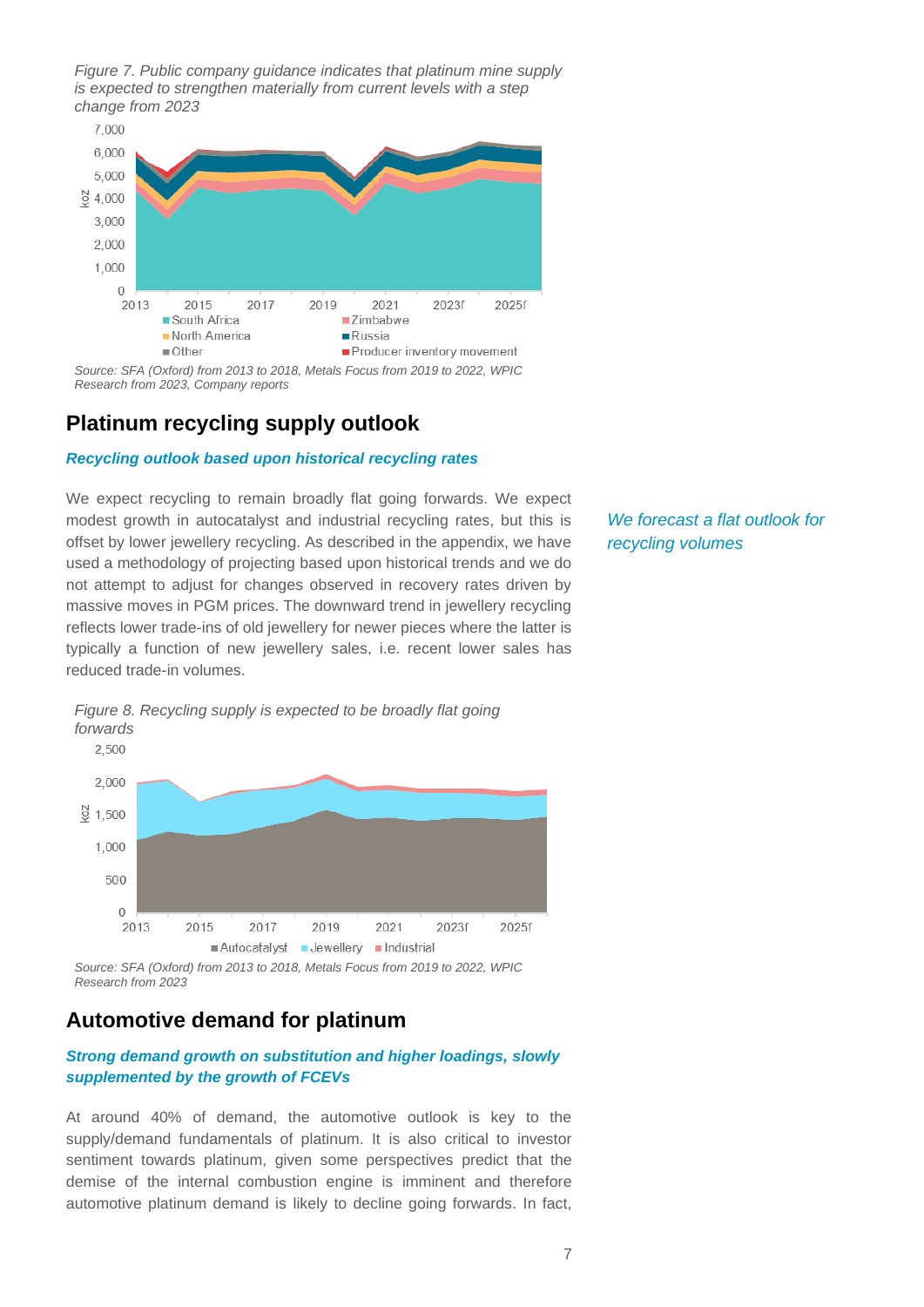although we believe that 2017 will be the peak volume year for internal combustion engine (ICE) vehicles, our analysis strongly suggests the automotive platinum demand will continue to grow.

The outlook for automotive demand for platinum is covered in detail in our standalone drivetrain report, which is available [here,](https://platinuminvestment.com/files/847445/WPIC_Platinum_Essentials_June_2022.pdf) and the outlook for fuel cell electric vehicles (FCEV) is the subject of its own standalone report, which is available [here.](https://platinuminvestment.com/files/438859/WPIC_Platinum_Essentials_March_2022%20(Potential%20FCEV%20demand).pdf) Given the importance of the drivetrain outlook to that of overall platinum demand, our drivetrain estimates run to 2040, well beyond our supply/demand projections to 2026.

Summarising our drivetrain outlook, we expect the trend of electrifying the automotive industry to continue, but our view is that not all vehicle roles or geographies are suitable for battery electrification. Thus, we expect internal combustion engine vehicles to remain a core, albeit declining, part of the drivetrain outlook, with the ensuing impact on platinum automotive demand more than compensated for by the higher platinum loadings needed to achieve tighter emissions standards, including increased CO<sub>2</sub> efficiencies, underpinned by increasing hybridisation. It is possible that we could see a swing back towards diesel given diesel engines' 20% lower CO2 emissions compared to an equivalent gasoline engine, and because NO<sub>x</sub> emissions for new diesel vehicles have been addressed by modern catalytic converters combined with on-road tailpipe emissions testing.





*Source: SFA (Oxford) from 2013 to 2018, Metals Focus from 2019 to 2022, WPIC Research from 2023*

While ICE vehicle production is expected to decline from 2024 onwards, the outlook for automotive platinum demand is, surprising to many, one of positive growth. This is driven primarily by platinum substitution for palladium in the catalytic converters for gasoline vehicles as well as by higher loadings to meet tighter emission standards. We have been conservative on the volume of platinum for palladium substitution, and note that our estimate for 2024 is around half that of other industry participants (such as Sibanye-Stillwater). Matching their numbers would add 750 koz to our demand forecasts in that year. Please see our recent drivetrain report which presents more detail of our analysis.

In addition to the growth in demand from ICE catalytic converters, we also forecast increasing FCEV penetration into the vehicle roles that are hard to electrify with existing battery technologies. Our base case supply/demand projections for 2023 to 2026 use platinum demand growth from our policy driven scenario only, where Government incentives are the key enabler of FCEV uptake. The standalone FCEV report also considers *Electrification trend to continue but offset from a platinum perspective by rising vehicle production numbers and platinum for palladium substitution in gasoline vehicles*

*Including the full potential for platinum for palladium substitution in gasoline vehicles would increase automotive demand by >750 koz in 2024 and more thereafter*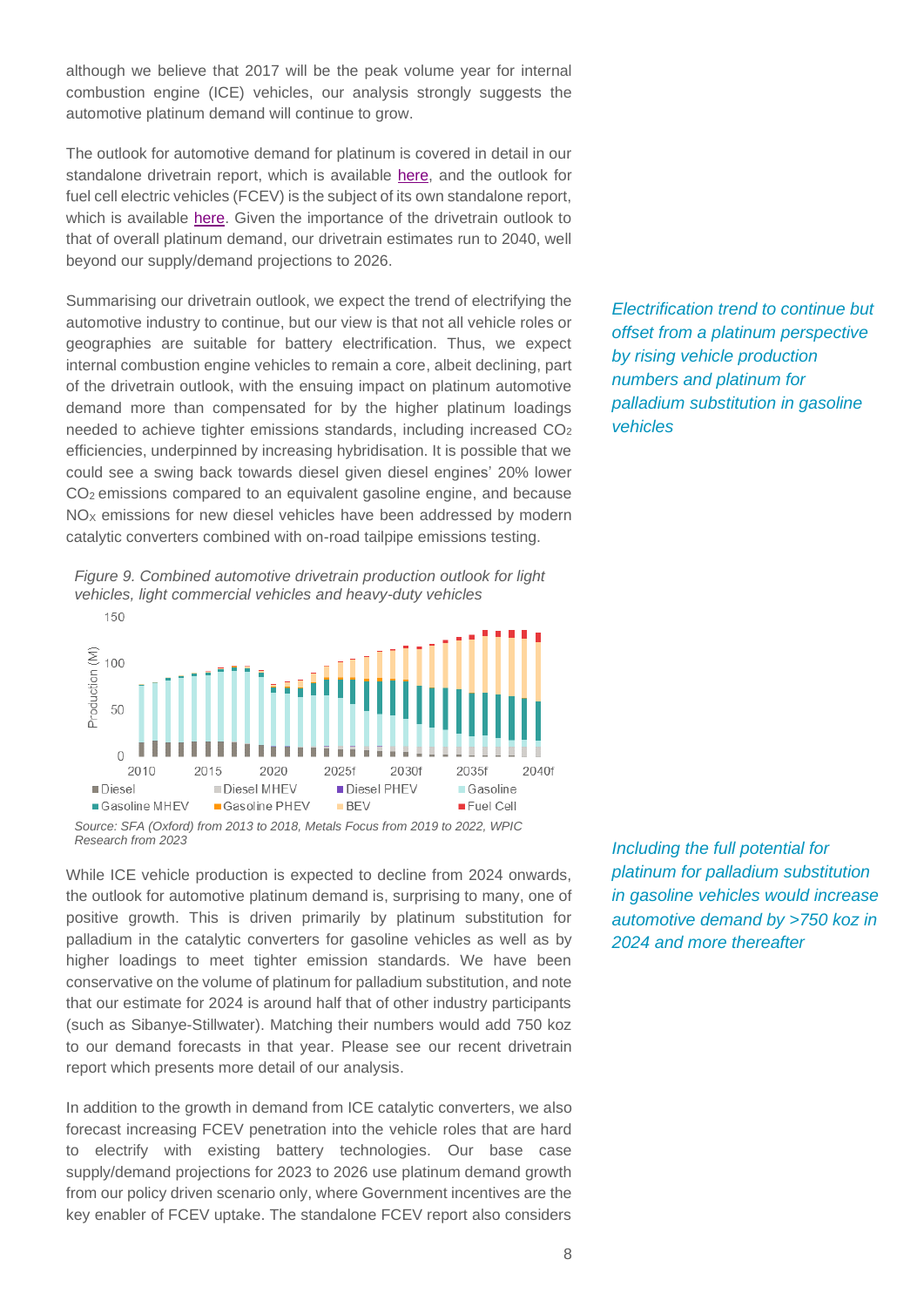a more rapid broad-based commercial adoption scenario, where cheap hydrogen and production economies of scale result in FCEV cost competitiveness with alternative drivetrain technologies.

To conclude the automotive demand for platinum outlook, we forecast catalytic converter demand for platinum to peak at 3,819 koz in 2028, vs the 3,055 koz expected in 2022. When adding the platinum demand from the slowly growing FCEV volumes to this, we expect automotive demand for platinum to exceed 4,700 koz, in 2028, 60% higher than forecast automotive platinum demand in 2022.

*Figure 10. Total ICE demand for platinum peaks in 2028 with FCEV demand driving growth thereafter*



# **Jewellery demand for platinum**

#### **A gradual ebbing of jewellery demand to continue**

Although we continue to see strong jewellery demand for platinum from North America and Europe, the trend in China has been consistently negative for a number of years. Demand from India, an important jewellery market, has been variable, but has been lower on average in recent years.

Combating competition for consumer attention for other precious metals and luxury goods is possible, but it takes time to change trends in the jewellery industry. As such, our forecasts in this sector are based upon historical trends, but assuming a floor to demand in some geographies. Thus, we expect a continued decline in platinum jewellery demand, albeit at a slower rate than in the recent COVID disrupted years.





*Source: SFA (Oxford) from 2013 to 2018, Metals Focus from 2019 to 2022, WPIC Research from 2023*

*We expected FCEVs to be a key driver for increasing automotive demand*

*ICE demand for platinum peaks at 3,819 koz in 2028*

*Consumer demand for platinum jewellery has struggled in recent years, specifically in China, which is the largest market*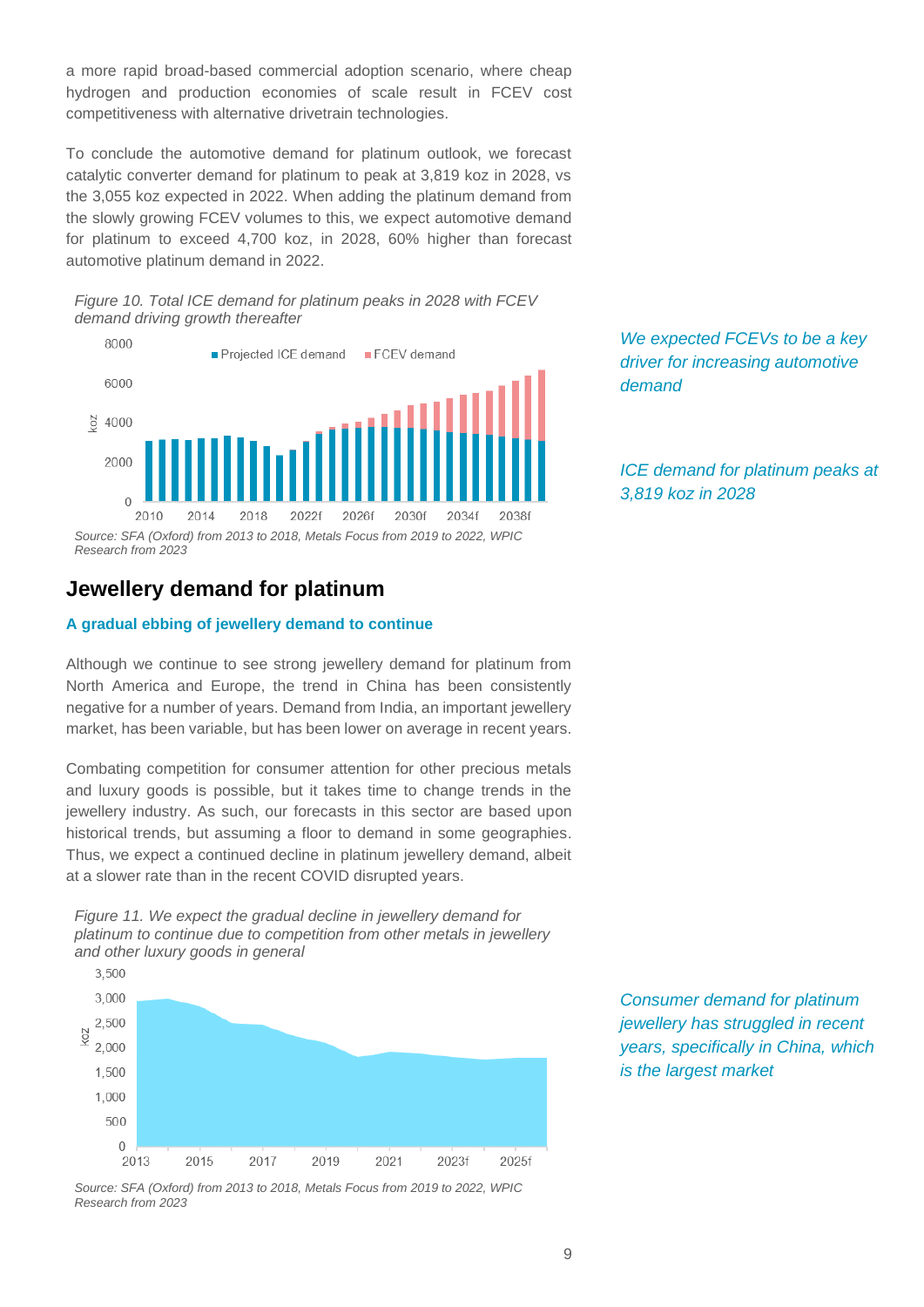# **Industrial demand for platinum**

#### *Continued growth in industrial demand expected*

We expect platinum's unique catalytic and high temperature stability attributes to lead to an ongoing expansion in its industrial uses. That aside, our estimates for industrial demand are again trend based, using historical demand growth rates for the chemical, petroleum, electrical, medical and other segments. We have also used a trend-based methodology for glass but attempted to normalise for the exceptional increases in capacity additions in 2020 and 2021, which we do not expect to be repeated.

We have also added our estimate for the demand for platinum from the PEM electrolysers used to produce green hydrogen, which is something that has been a strong focus in Europe in particular as it aims to wean itself off Russian gas. Our estimates for PEM electrolysers are based upon the IEA's database of planned electrolyser projects globally and our estimates for platinum loading per MW of capacity as well as thrifting of loadings over time. Electrolyser demand for platinum is biased towards 2030 and afterwards, with demand only reaching 143 koz by 2026.

After including all factors, we are projecting total industrial demand to exhibit a CAGR of 3% through 2026, reaching 2,454 koz, remaining below the peak demand year of 2021.

*Figure 12. Historical trends point to continued growth in industrial demand for platinum, underpinned by its catalytic properties*



*Source: SFA (Oxford) from 2013 to 2018, Metals Focus from 2019 to 2022, WPIC Research from 2023*

# **Investment demand for platinum**

#### *Flat based on historic average*

While we have granular insight into investment demand due to the views of our many product partners around the world and our regular interaction with investors, we have chosen to use a ten-year historic average of demand as the basis for our forecast. This is to reduce the dramatic positive impact of extremely strong global ETF demand in 2019 and 2020 and similarly strong bar and coin demand in 2020 and 2021. Furthermore, we have not included the likely impact on investment demand of any material changes in price.

Consequently, we include bar and coin investment demand of 310 koz p.a., and ETF demand of 250 koz p.a., for a total of 560 koz p.a. We have assumed a net change in stocks held by exchanges of zero each year over the forecast period as those flows are typically short-term in nature to

*We expect industrial demand for platinum to continue to grow in-line with historical rates*

*We have purposefully taken a conservative view on the outlook for investment demand*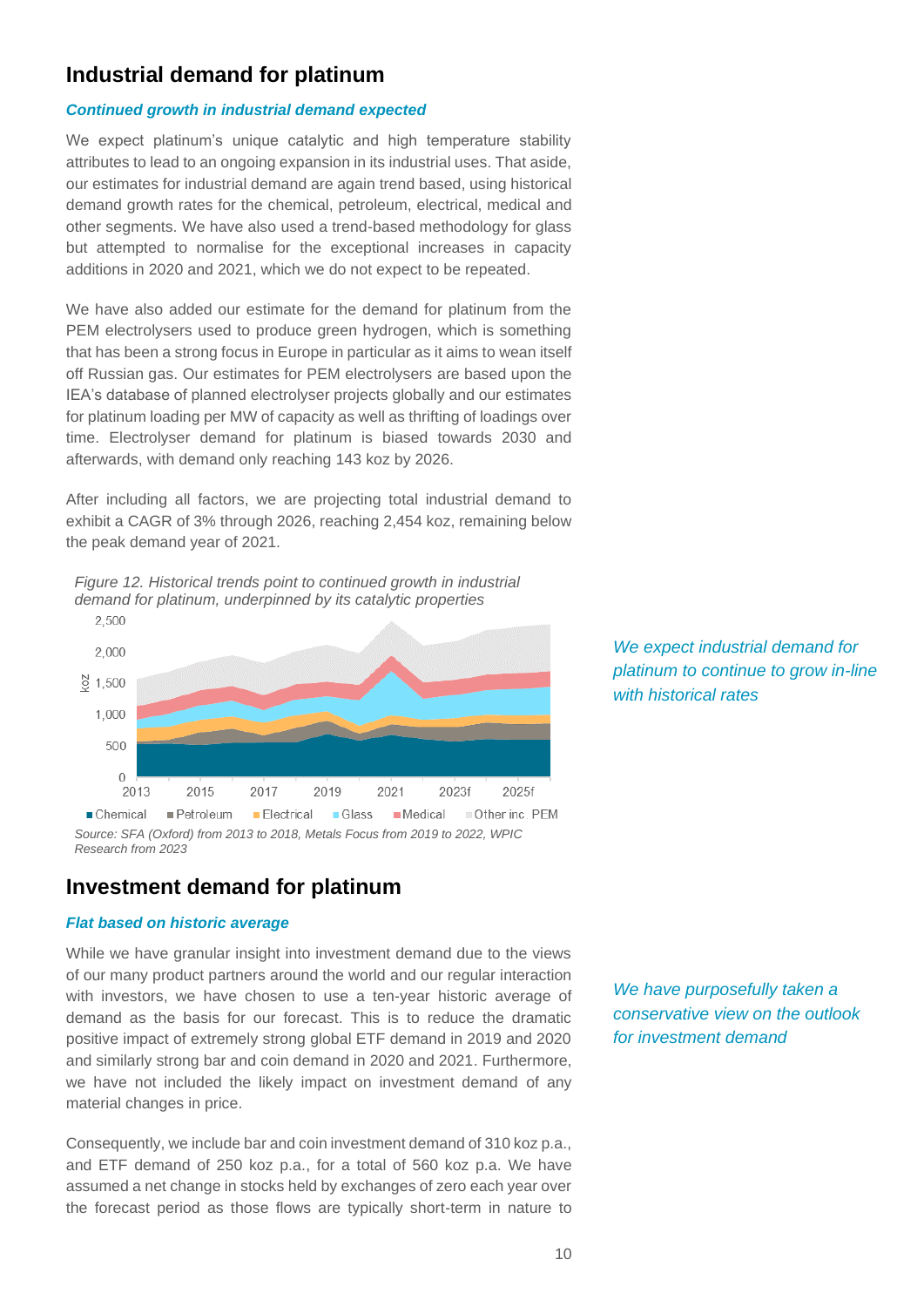address atypical developments in the physical market and furthermore, primarily reflect the movement of metal between visible and non-visible inventories.

*Figure 13. We have taken a conservative view on the outlook for investment demand versus historical investment demand.*



*Source: SFA (Oxford) from 2013 to 2018, Metals Focus from 2019 to 2022, WPIC Research from 2023*

# **Supply/demand balances for 2023-2026**

#### *Moving towards deepening deficits*

Putting our supply and demand forecasts together results in a projection of the platinum market in a modest annual deficit of -152 koz in 2023, which reduces in 2024 and deepens thereafter, reaching -689 koz in 2026.



*Figure 14. Platinum is expected to be deficit in 2023 and 2024, moving to deepening deficits in 2025 and 2026*

*Source: SFA (Oxford) from 2013 to 2018, Metals Focus from 2019 to 2022, WPIC Research from 2023*

#### *Examining the impact of changes to mine supply*

Figure 6. includes a c.550 koz difference between the top and bottom of the published guidance ranges in each of the years 2023-2026. As shown in figure 15, achieving the upper end of mine production guidance in 2023 and 2024 would result in all-time record production volumes and would result in platinum market surpluses. However, even at the top end of guidance the market would be in a deficit in 2026, albeit modestly.

*Platinum is expected to be in deficit in 2023 and 2024 before moving to deepening deficits in 2025 and 2026*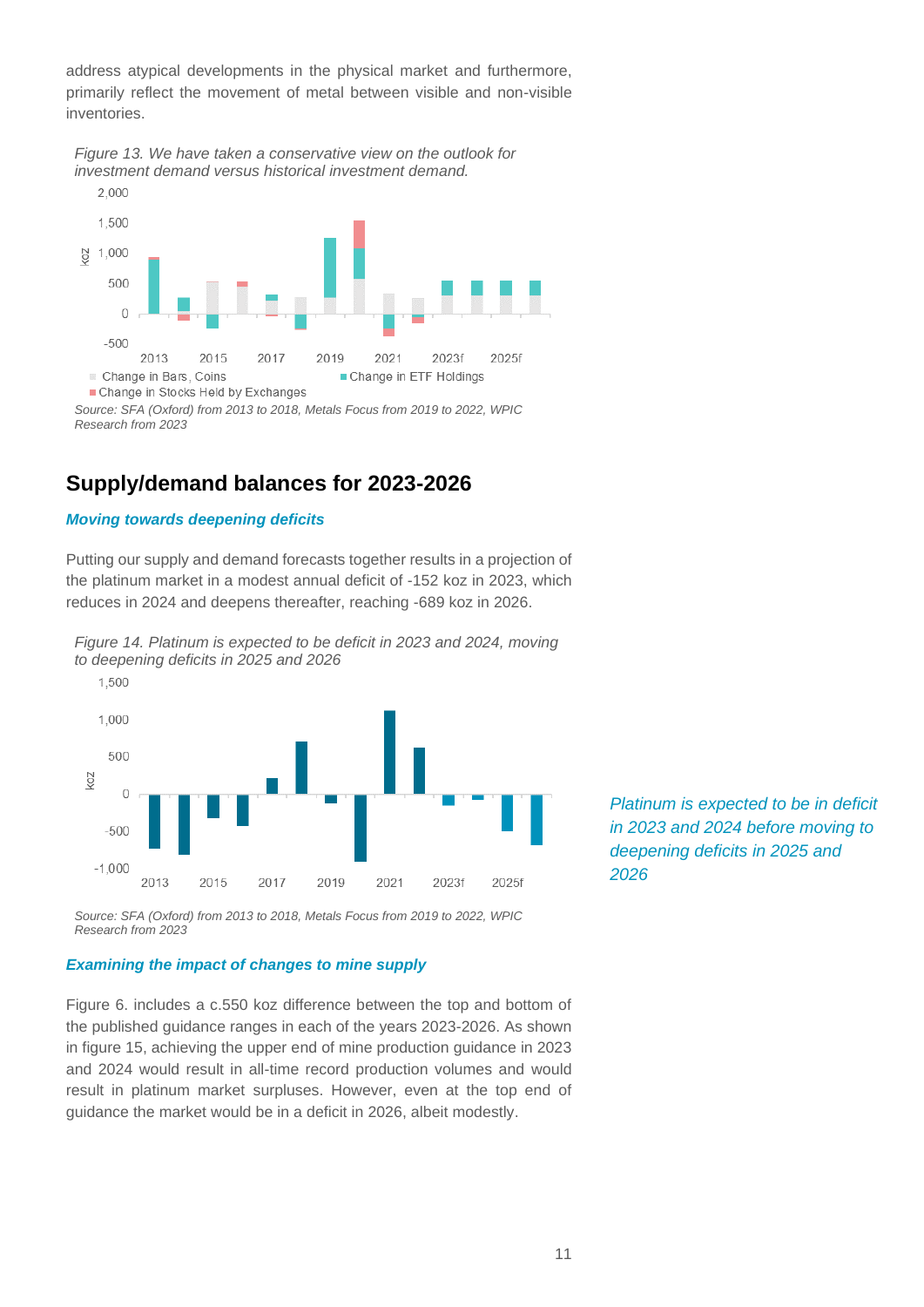*Figure 15. Even achieving the upper end of production guidance ranges would result in a material deficit in 2026*



*Source: SFA (Oxford) from 2013 to 2018, Metals Focus from 2019 to 2022, WPIC Research from 2023*

#### *China's demand for platinum could exacerbate future deficits*

Our base case published supply/demand estimates from 2023-2026, and those of Metals Focus for 2022 include only identified end use demand. On this basis we published a deficit of -909 koz in 2020, which swung to a surplus of +1,128 koz in 2021. However, not captured in our data were significant excess imports into China, well in excess of identified demand needs. Incorporating these excess imports into our published data deepens the 2020 deficit by -624 koz to -1,531 koz and swings the 2021 surplus by -1,200 koz to a deficit of -72 koz.

We think China's excess imports are for quasi-speculative purposes due to industry participant fears of future metal shortages. It is too early to say for certain that this behaviour will continue, but Q1'22 imports exceeded identified demand by 34%, and April '22 imports exceeded estimated monthly requirements by 187% (calculated by deducting Q1 actual demand from 2022f projected full year and dividing the residual by nine).

Should China continue to import above requirement platinum volumes it could materially deepen deficits from those shown. Of course, this inventory accumulation should be expected to be unwound at some point, but we think it is unlikely that this happens in the time period of our published projections without a significant increase in the platinum price.



*Figure 16. Platinum's expected deficits from 2023 to 2026 could be significantly deepened by continued excess imports into China*

*Source: SFA (Oxford) from 2013 to 2018, Metals Focus from 2019 to 2022, WPIC Research from 2023*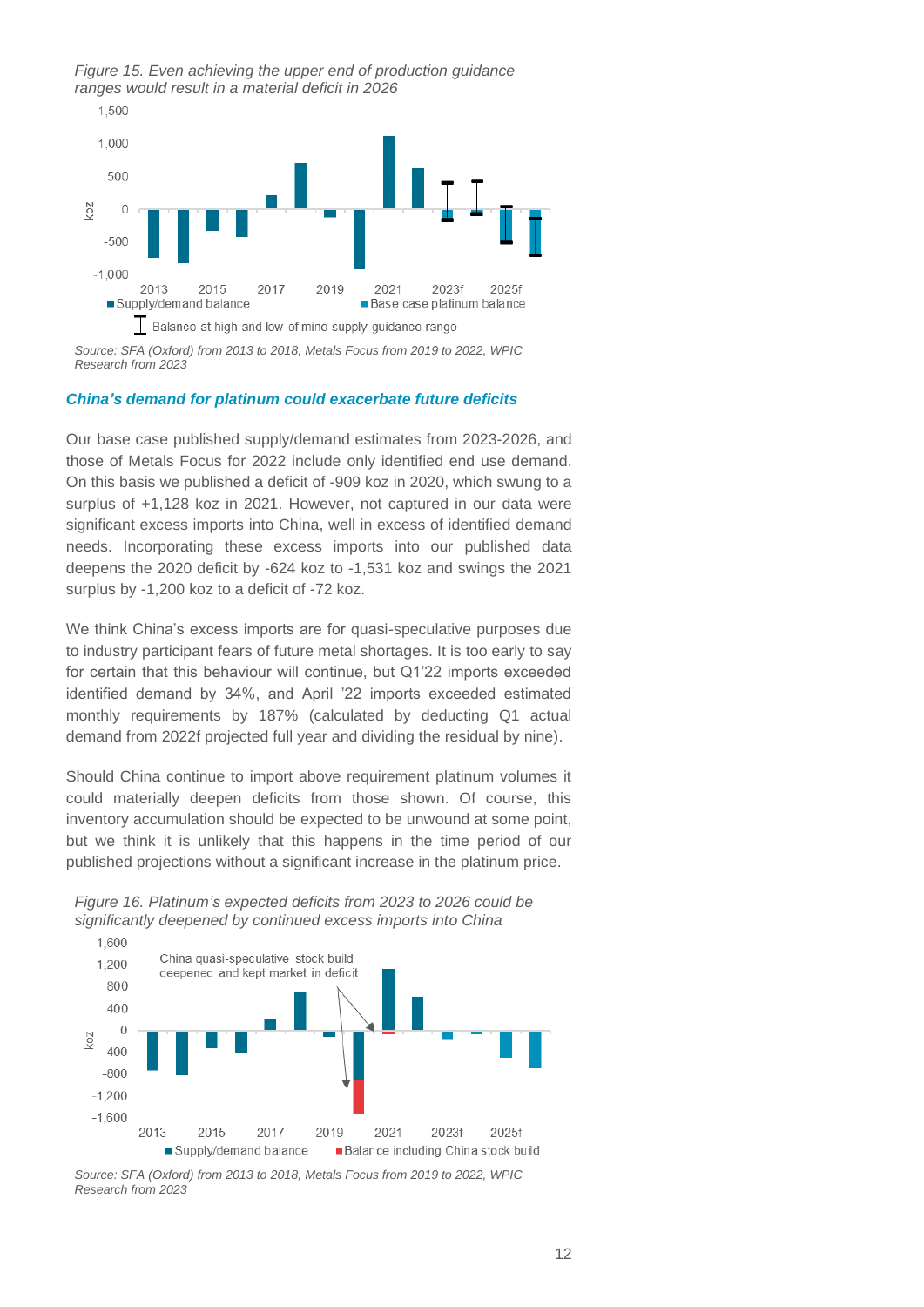# **Sensitivity analysis**

#### *Mine supply is the biggest variable on a simple sensitivity analysis*

The sensitivity of the supply/demand balance to its inputs is naturally a function of the size of the supply and demand segments. It is most sensitive to changes in mine supply, the largest segment, where a +/-5% move in supply moves the balance by a little over 300 koz, depending upon the year. Similarly, on the demand side, it is most sensitive to changes in automotive demand, where  $a +1.5%$  move in demand moves the supply/demand balance by around 200 koz.

In the future, we plan to publish more in-depth analysis of the sensitivity of *supply and demand to specific factors or events, such as the potential for increased platinum substitution for palladium in gasoline vehicles.*

*Figure 17. The supply/demand balance for platinum is most sensitive to changes in mine supply followed by automotive demand (all inputs changed by +/-5%)*



*Source: WPIC Research*

#### **WPIC aims to increase investment in platinum**

World Platinum Investment Council (WPIC) was established by the leading South African PGM miners in 2014 to increase investment ownership in platinum. This is done through both actionable insights and targeted development. We provide investors with the information to support informed decisions e.g. the *[Platinum Quarterly](https://platinuminvestment.com/supply-and-demand/platinum-quarterly)* and monthly *[Platinum](https://platinuminvestment.com/investment-research/perspectives)  [Perspectives](https://platinuminvestment.com/investment-research/perspectives)* and *[Platinum Essentials](https://platinuminvestment.com/investment-research)*. We also analyse the platinum investment value chain by investor, product, channel and geography and work with partners to enhance market efficiency and increase the range of cost-effective products available to investors of all types.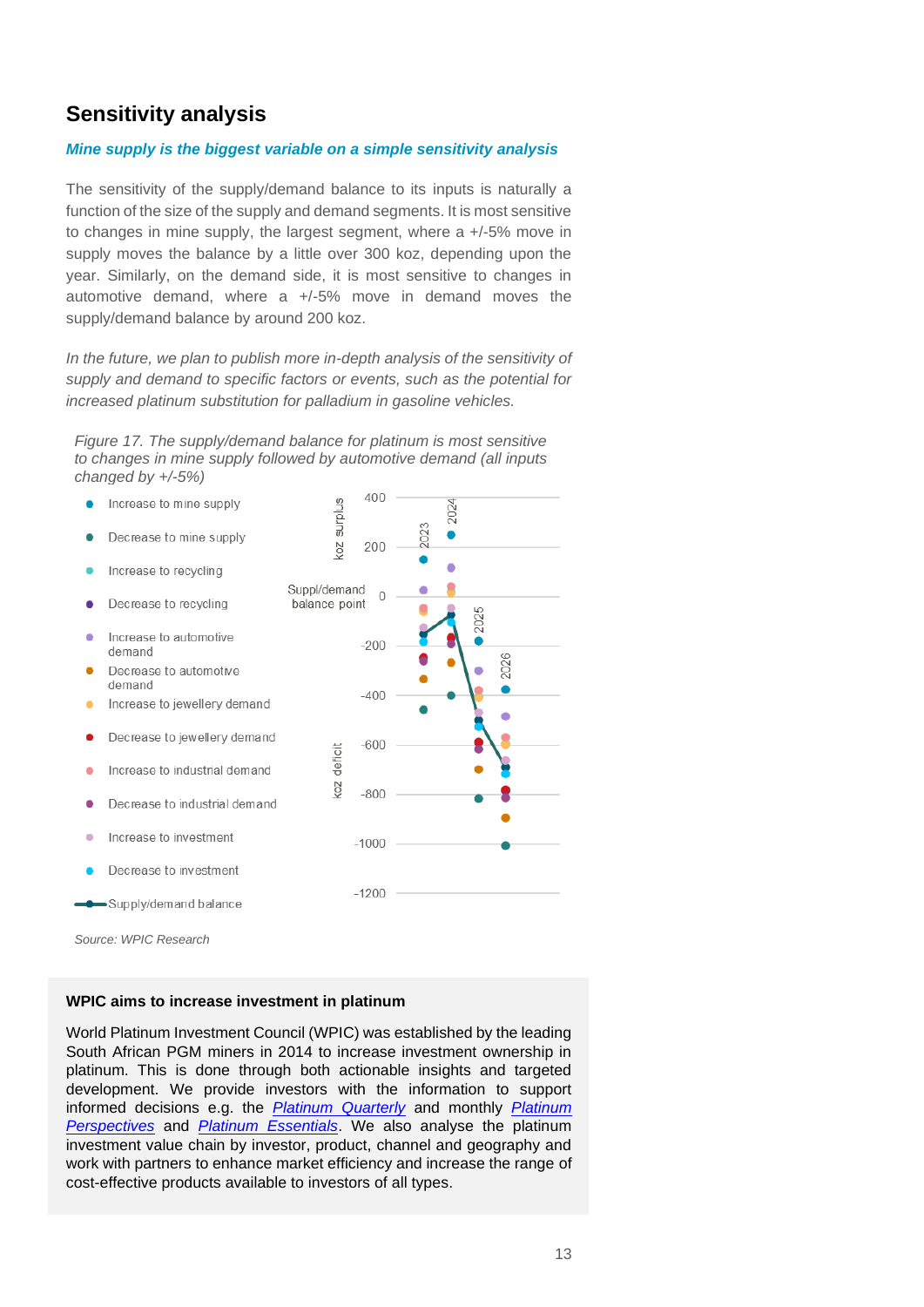# **Appendix – WPIC outlook methodologies**

#### **Preamble**

The WPIC's platinum supply and demand model is intended to complement the one year out forecast published in our Platinum Quarterly, but to look further into the future to provide the basis for longer-term scenario analysis of particular aspects of supply and demand. The Platinum Quarterly report and data are prepared independently for the WPIC by Metals Focus.

The WPIC has not attempted to develop in-country and in-industry relationships to obtain data and the information and sources used to develop the underpinnings of WPIC's supply/demand model are all in the public domain.

Despite us having granular views of each demand segment, we have chosen, for this inaugural report, to use a simplified and conservative approach to forecasting. This provides us with our best current base case to allow scenario analysis while we increase modelling detail and publish more granular results in future reports.

#### **Different methodologies in different segments**

**The WPIC's platinum supply/demand methodology is built up as follows for the years 2023-2026:**

**Refined mining supply:** The WPIC was established by several PGM mining companies, and consequently we do not attempt to forecast future mined supply of platinum. To be able to present a supply/demand forecast to assist investors in making more informed investment decisions our refined mining supply outlook is strictly based on each company's public guidance for future production. This applies for WPIC members and nonmembers alike.

We have seen a number of PGM mining companies make significant downgrades to public production guidance for 2022 due to ongoing production challenges in South Africa. Equally, while Nornickel in Russia has kept guidance unchanged for the time being, it has flagged that sanctions are limiting its ability to import new mining equipment and spares, which could negatively impact its ability to sustain production rates in the future. Companies typically only change longer-term guidance once a year, usually around year end, so although we have seen guidance adjustments being made for 2022 the longer-term guidance ranges have not been adjusted. Given the operational challenges in both South Africa and Russia, we have elected to use the bottom end of the public production guidance ranges for our mining supply projections, which feed into our overall supply/demand forecasts.

The guidance published by the PGM mining companies is typically provided for the combination of PGMs contained in the ore bodies mined by the respective companies, and expressed on a six-, four-, or twoelement basis (6E, 4E or 2E respectively) including either: platinum, palladium, rhodium, ruthenium, iridium and gold; platinum, palladium, rhodium and gold; or platinum and palladium. Where guidance excludes specific reference to platinum, we have calculated refined platinum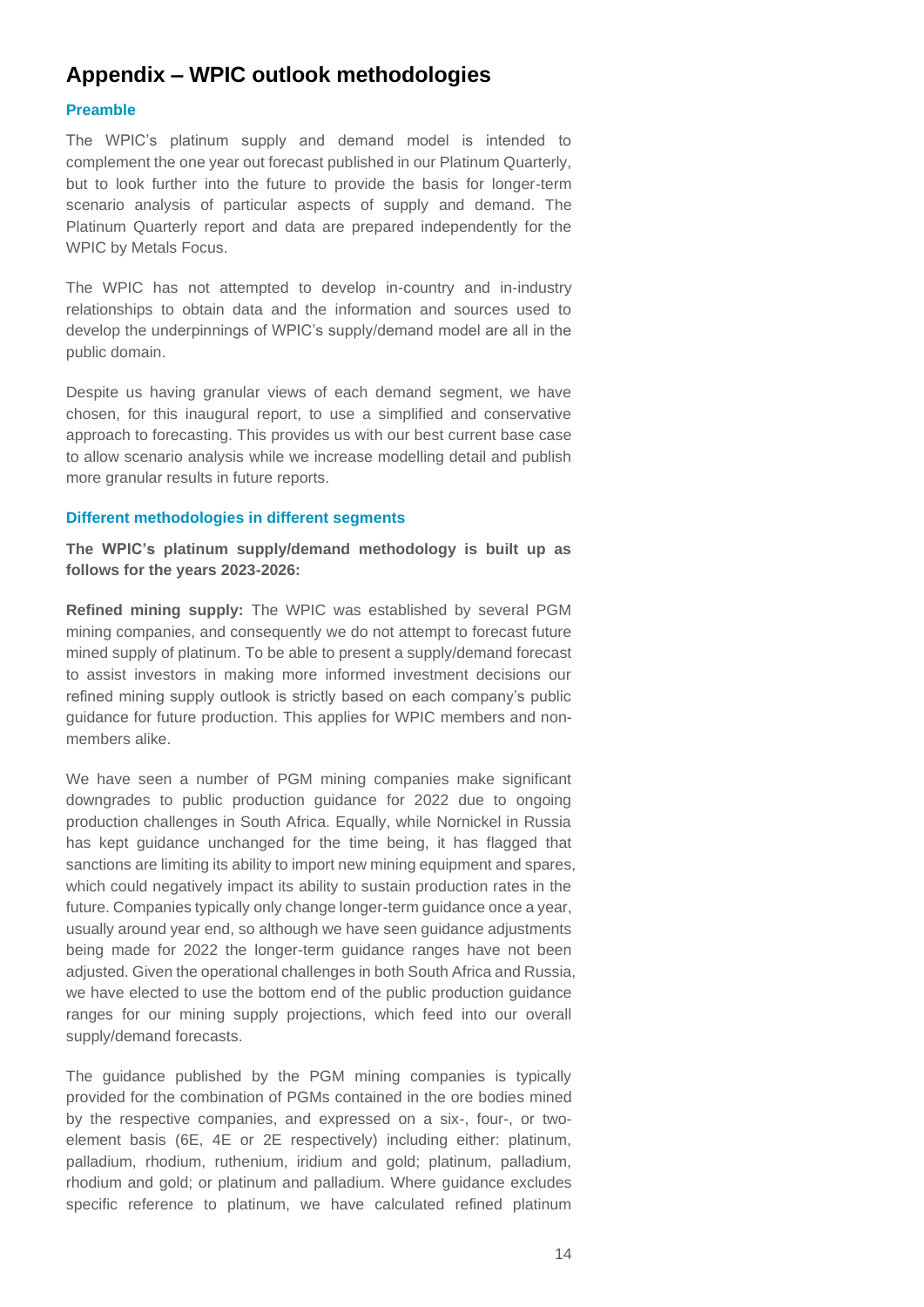guidance by using the historical production ratios of these metals as published by the specific company. Where individual PGM mining companies do not provide refined mine supply guidance or where such guidance does not cover the period to 2026, we forecast that platinum mining supply remains at the level of the final year for which guidance, or production, is available. We have remained impartial to: the extent of mineral reserves and resources, the ability to extend mine lives, any potential smelter, precious or base metal refinery capacity constraints, the technical hurdles or timelines to complete capital projects, and the impact a change in PGM prices might have on mined supply.

**Recycling supply:** Automotive recycling can be determined by purchasing consecutive annual global vehicle registration data and determining detailed regional scrappage rates to apply to average vehicle platinum loadings, when manufactured, per region. We have not attempted to fund this high-cost exercise and have used a simplified approach using the published average vehicle life across all regions and determining the portion of annual platinum demand in the year of manufacture that reflects as recycled supply at the end of that average life. We use the average of this ratio over the past 20 years to calculate our forecast. Jewellery and industrial recycling rates are projections based upon historical ten-year trends.

**Automotive demand:** Automotive demand projections are a function of the WPIC's drivetrain outlook in combination with estimated autocatalyst platinum loadings and engine sizes for different vehicle categories in different geographies. Automotive production and the drivetrain estimates are based upon historical production numbers and trends as well as announced future regulations and WPIC's view of the pace of electrification and the phasing out of internal combustion engines. Future platinum loadings in autocatalysts are based upon historical loadings that are available in the public domain or can be calculated from published data, adjusted for WPIC's estimates of the impact of regulatory changes in different geographies, such as tightening emissions standards, as well as the rate of substitution of platinum for palladium in gasoline engines. FCEV demand for platinum has been added to the automotive demand outlook as a separate demand component.

**Jewellery demand:** The outlook for jewellery is predicated on recent historical trends by geography, projected into the future, with some allowance for a slowing of the trend away from platinum jewellery in China, and a return to modest growth in India.

**Industrial demand:** Industrial demand projections are based upon historical trends within each sub-category. This results in relatively steady trend projections, whereas in practice industrial demand is more volatile, depending upon the timing of capacity additions. Nonetheless, while industrial demand can be volatile, the multi-year trends have been very consistent and do provide a good guide to the future, added to which, in practice the annual volatility seen within each industrial sub-category tends to even each other out when totalled up. Platinum industrial demand is the demand segment most closely correlated to global economic growth over the long term. Despite the compound annual growth of platinum industrial demand over the past 30 years significantly exceeding global growth, our forecast, based on more recent historical trends, is closer to forecast global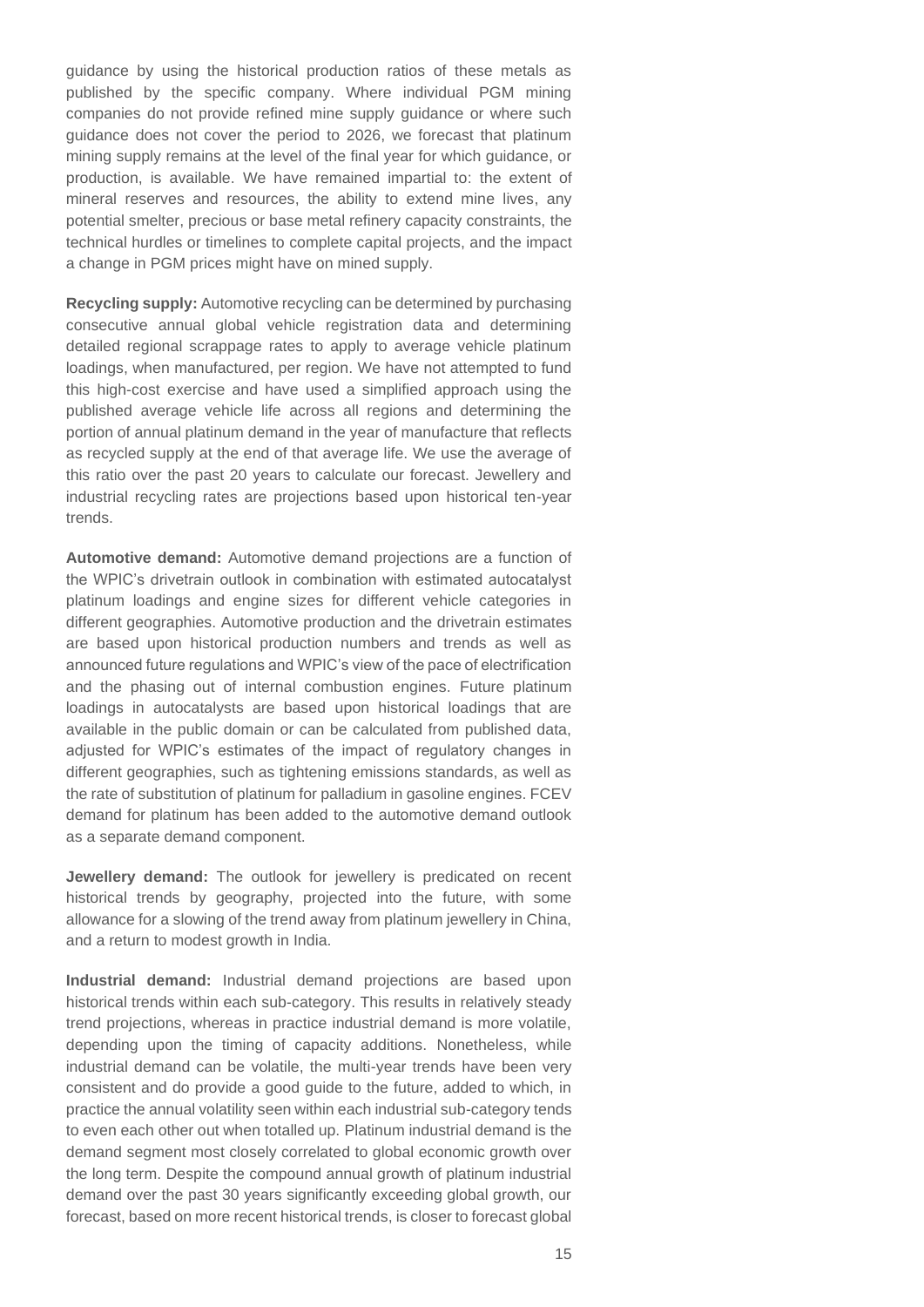growth. Projected stationary fuel cell and electrolyser demand have been included in the other industrial category.

**Investment demand:** While we have granular insight into investment demand due to the views of our many product partners around the world and our regular interaction with investors, we have chosen to use a tenyear historic average of investment demand as the basis for our forecasts. This is to reduce the dramatic positive impact of extremely strong global ETF demand in 2019 and 2020 and similarly strong bar and coin demand in 2020 and 2021. Furthermore, we have not included the likely impact on investment demand of any material changes in price. For example, if the market is seen with successive, and increasing deficits as we are projecting, then it is likely that investors might expect the platinum price to move higher to reflect the shortage of metal available to the market and consequently increase their exposure by purchasing platinum metal or ETFs. This would in turn accentuate future deficits. We do not attempt to capture this iterative process and rather choose to maintain future investment demand at a level based on a ten-year historic average. Consequently, we include bar and coin investment demand of 310 koz p.a., and ETF demand of 250 koz p.a. We have assumed a net change in stocks held by exchanges of zero each year over the forecast period as those flows are typically short-term in nature to address atypical developments in the physical market and furthermore, primarily reflect the movement of metal between visible and non-visible inventories.